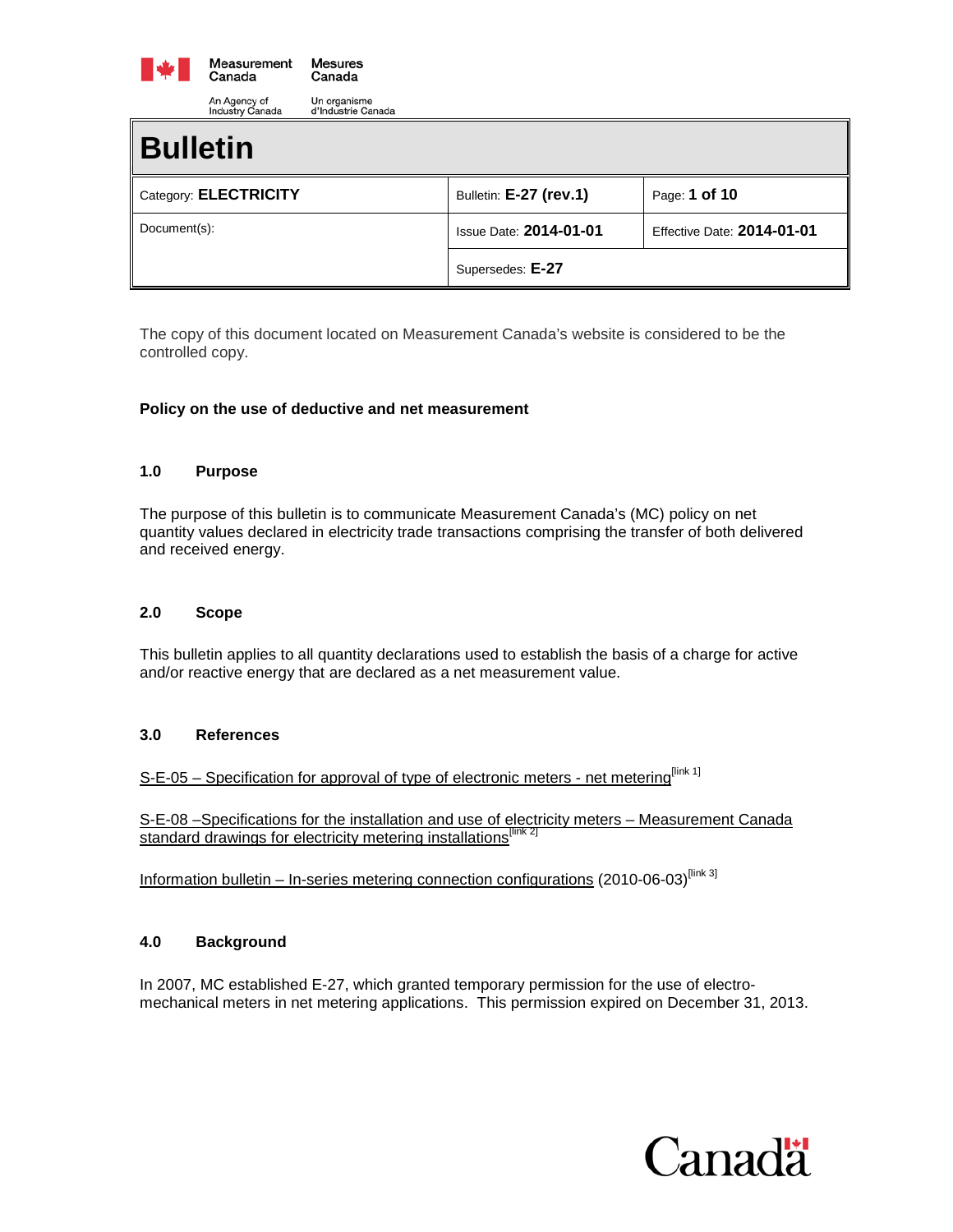| Category: ELECTRICITY | Bulletin: E-27 (rev. 1)       | Page: 2 of 10                     |
|-----------------------|-------------------------------|-----------------------------------|
| Document(s):          | <b>Issue Date: 2014-01-01</b> | <b>Effective Date: 2014-01-01</b> |
|                       | Supersedes: E-27              |                                   |

In 2008, MC issued specification S-E-05, which establishes criteria for the approval of meters providing a net registration. Net metering is the ability to measure delivered and received energy and to register the (net) difference between the two. If received energy exceeds delivered energy, the net value is negative. If delivered energy exceeds received energy, the net value is positive. These criteria were established on the premise that any measurement error of the meter would be of the same magnitude for energy registered in the received direction as that for energy registered in the delivered direction.

MC has recently discovered that electricity metering installations configured to use net measurement methodologies can result in quantity declarations for a net value of energy that exceed legislated tolerances under certain conditions. Net values will be inaccurate when the error of energy registration in the received direction is different than the error in the delivered direction. The extent of inaccuracy attributed to a net value is dependant on the following characteristics: connection configuration, load directions, load ratio and individual meter errors.

# **5.0 Connection configurations (see appendix 1 for illustrative examples)**

# **5.1 In-series connection configuration (illustrations 1, 2 and 3)**

**5.1.1** An in-series configuration is one whereby two or more distinct electricity loads and/or generators (two or more distinct purchasers/sellers from the perspective of the *Electricity and Gas Inspection Act* (EGIA)), are connected to the common electricity grid in the following manner:

- a) one meter is connected between the grid and a junction point between two or more loads;
- b) one meter is connected between the junction point and one of the loads; and
- c) no meter is connected between the junction point and the other load.

**5.1.2** The energy attributed to the non-metered load is not measured but calculated using a deductive totalizing method.

# **5.2 Parallel connection configuration (illustration 4)**

Parallel measurement is the typical manner in which multiple distinct purchasers/sellers are metered and connected to a common electricity grid. Each distinct load and/or generator is connected directly to the grid through individual meters with no common interconnection on the non-grid side of the meters.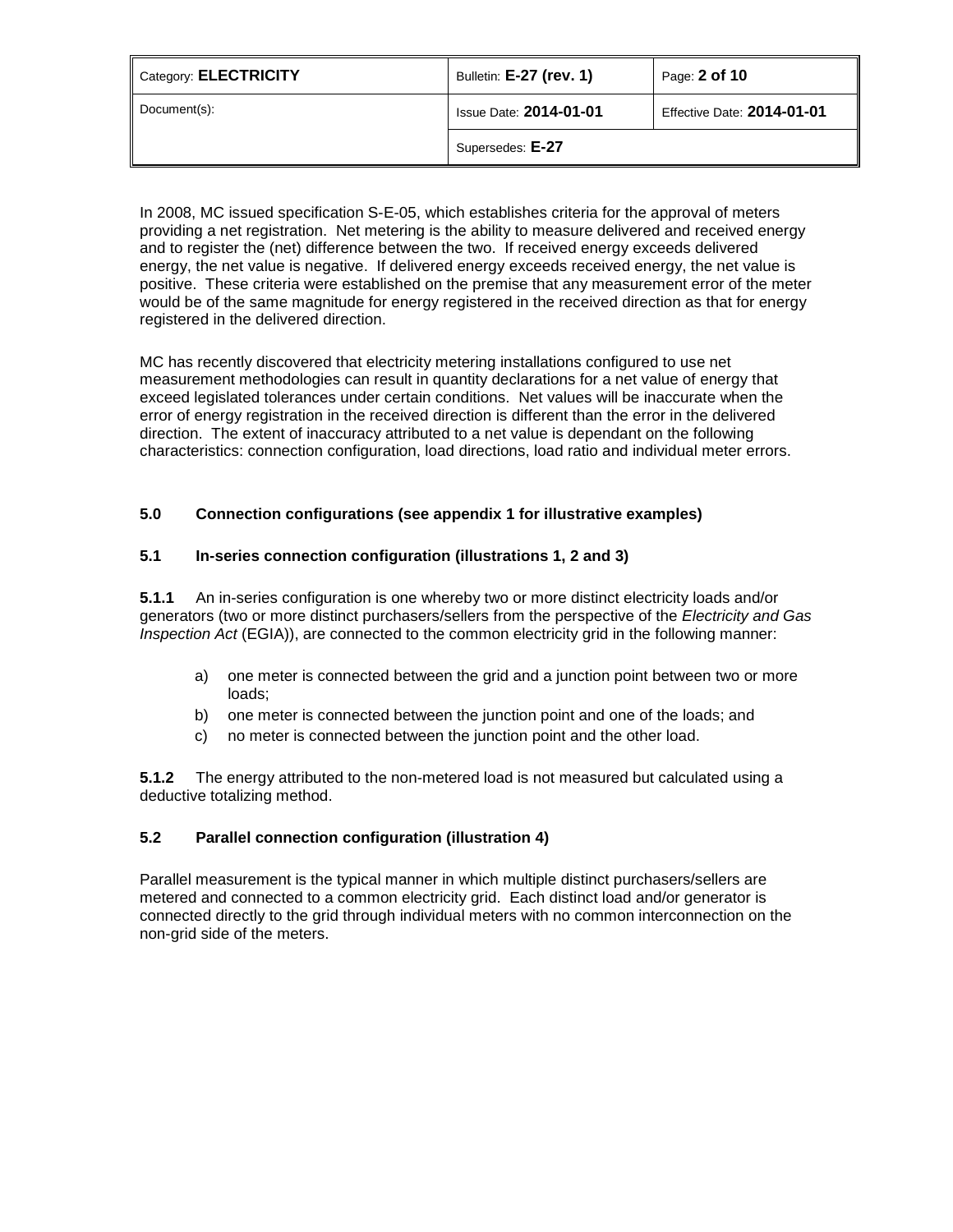| Category: <b>ELECTRICITY</b> | Bulletin: E-27 (rev. 1)       | Page: 3 of 10                     |
|------------------------------|-------------------------------|-----------------------------------|
| Document(s):                 | <b>Issue Date: 2014-01-01</b> | <b>Effective Date: 2014-01-01</b> |
|                              | Supersedes: E-27              |                                   |

# **6.0 Deductive totalizing**

# **6.1 Description**

Deductive totalizing (as defined in S-E-08) is a manner of deductive summation used with an inseries connection configuration. This manner of summation is used to determine an non-metered load indirectly by subtracting the value of all metered loads from the value of the total metered load. The calculated non-metered load value corresponds to the declared net value.

### **6.2 Inaccuracy**

Deductive totalizing can result in quantity declarations for the non-metered load that exceed legislated tolerances under certain conditions. The extent of inaccuracy is dependant on load directions, load ratio and individual meter errors.

### **6.3 Impact of inaccuracy**

It is known that as the magnitude of error between the declared net value and the true net value increases, the impact of the error decreases, because the true net value also decreases in relation to the total value of energy transacted. In addition, as the true net value increases, the magnitude of error between the declared net value and the true net value decreases (see appendix 2 for practical examples).

# **7.0 Net and deductive measurement policy**

# **7.1 General**

With regard to section 6.3, it can be concluded that the materiality of the error in declared values is sufficiently low such that Measurement Canada will permit a net value declaration subject to certain conditions. MC will place priority on the accuracy of the actual meter values declared pursuant to those conditions.

# **7.2 Single direction energy flow, multiple customers (illustration 1)**

**7.2.1** This refers to an electricity connection configuration, as described in section 5.1, in which the loading from the grid is attributed to multiple distinct customers (each customer has a distinct customer account with the supplier). All customers only consume energy from the grid, they do not generate any energy to the grid.

**7.2.2** As per section 9.2 of S-E-08, deductive totalizing in this context is not permitted.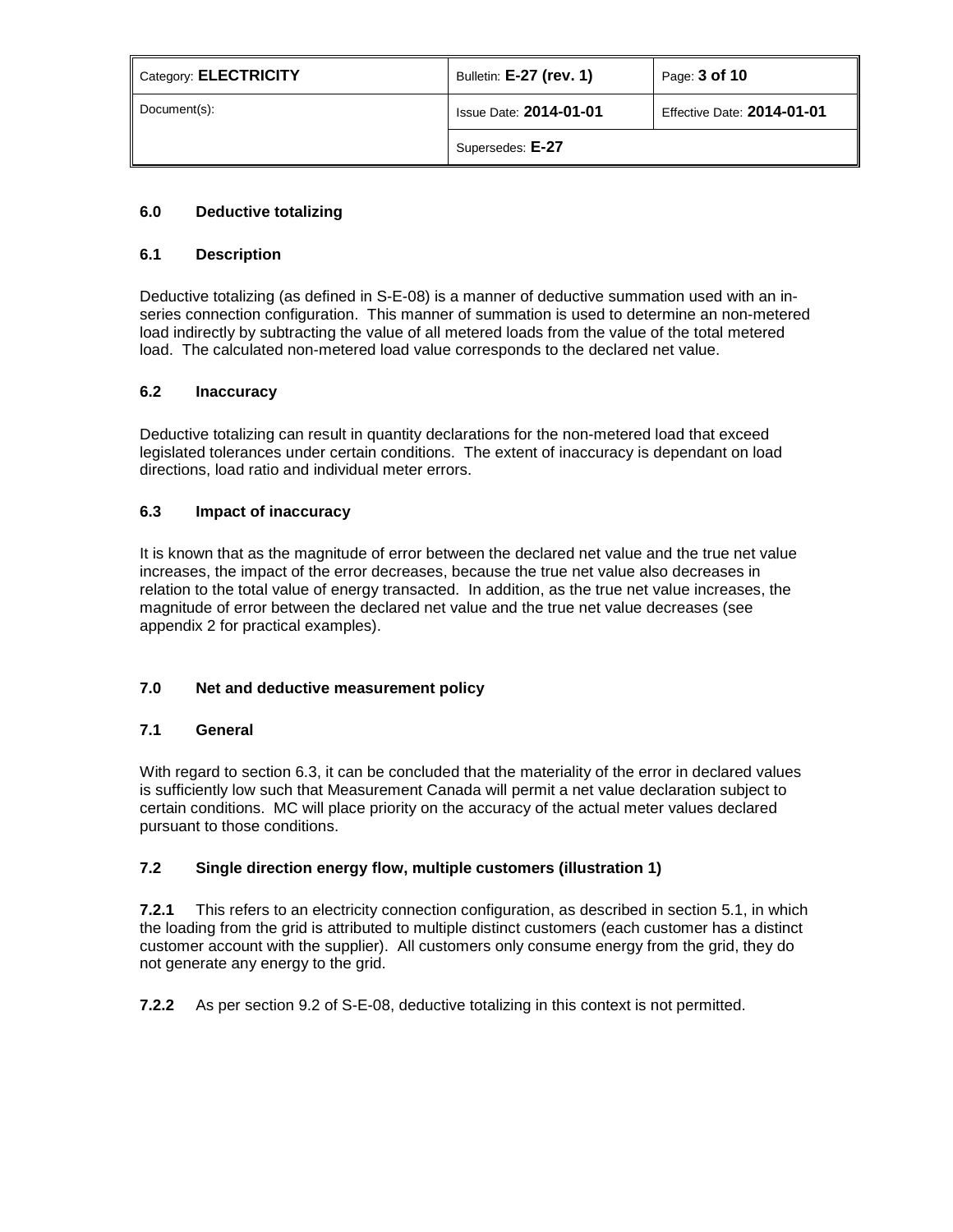| Category: ELECTRICITY | Bulletin: E-27 (rev. 1)       | Page: 4 of 10                     |
|-----------------------|-------------------------------|-----------------------------------|
| Document(s):          | <b>Issue Date: 2014-01-01</b> | <b>Effective Date: 2014-01-01</b> |
|                       | Supersedes: E-27              |                                   |

# **7.3 Bi-directional energy flow, multiple customers (illustration 2)**

**7.3.1** This refers to an electricity connection configuration, as described in section 5.1, in which the loading from the grid and generation to the grid is attributed to two or more distinct customer accounts with the grid deemed the supplier as a point of reference. A net value is calculated for a non-metered point using the values of the actual meter readings.

**7.3.2** Declaration (for billing purposes) of a calculated net value for the non-metered junction point is permitted subject to the following conditions:

- a) All coincident meter register readings (current and previous) for each meter, and each respective consumption/delivery value are provided on the quantity declaration statements (invoices) in addition to the net declared value for each legal unit of measure (LUM) traded.
- b) The supplier (grid) makes the following quantity declarations for each LUM traded:
	- i) value of LUM charged to the generating customer (meter 2 delivered registration);
	- ii) value of LUM charged to the loading customer (meter 1 delivered registration);
	- iii) value of LUM charged to the loading customer (meter 2 received registration);
	- iv) value of LUM credited to the loading customer (meter 1 received registration);
	- v) value of LUM credited to the loading customer (meter 2 delivered registration);
	- vi) value of LUM credited to the generating customer (meter 2 received registration).

**Note:** Meter 1 is the meter connected between the grid and the junction point and meter 2 is the meter connected between the junction point and either the loading or generating customer.

**7.3.3** The purpose of making the six identified LUM quantity declarations distinctly in the manner indicated is that each declaration is considered a trade transaction and deviation (from true) for each transacted value will not be any larger than that of the individual meter error.

**7.3.4** As an alternative to 7.3.2, calculation of a net quantity declaration for the non-metered junction point is permitted subject to the following conditions:

- a) All coincident meter register readings (current and previous) for each meter, and each respective consumption/delivery value are provided on the quantity declaration statements (invoices) in addition to the net declared value for each LUM traded.
- b) Quantity declaration statements (invoices) include the following disclaimer: "Net values declared on this statement may not comply with accuracy requirements of the *Electricity and Gas Inspection Act* where the ratio between the delivered energy (from the grid) and the received energy (to the grid) is less than 2:1".

**Note:** It has been mathematically confirmed that when meter registration errors are no more than ± 1.0% (the MC verification tolerance) and the ratio between the delivered energy and the received energy is greater than 2:1, the error in net quantity declared will not exceed  $\pm 3.0\%$  (the legal limit pursuant to the *Electricity and Gas Inspection Regulations*).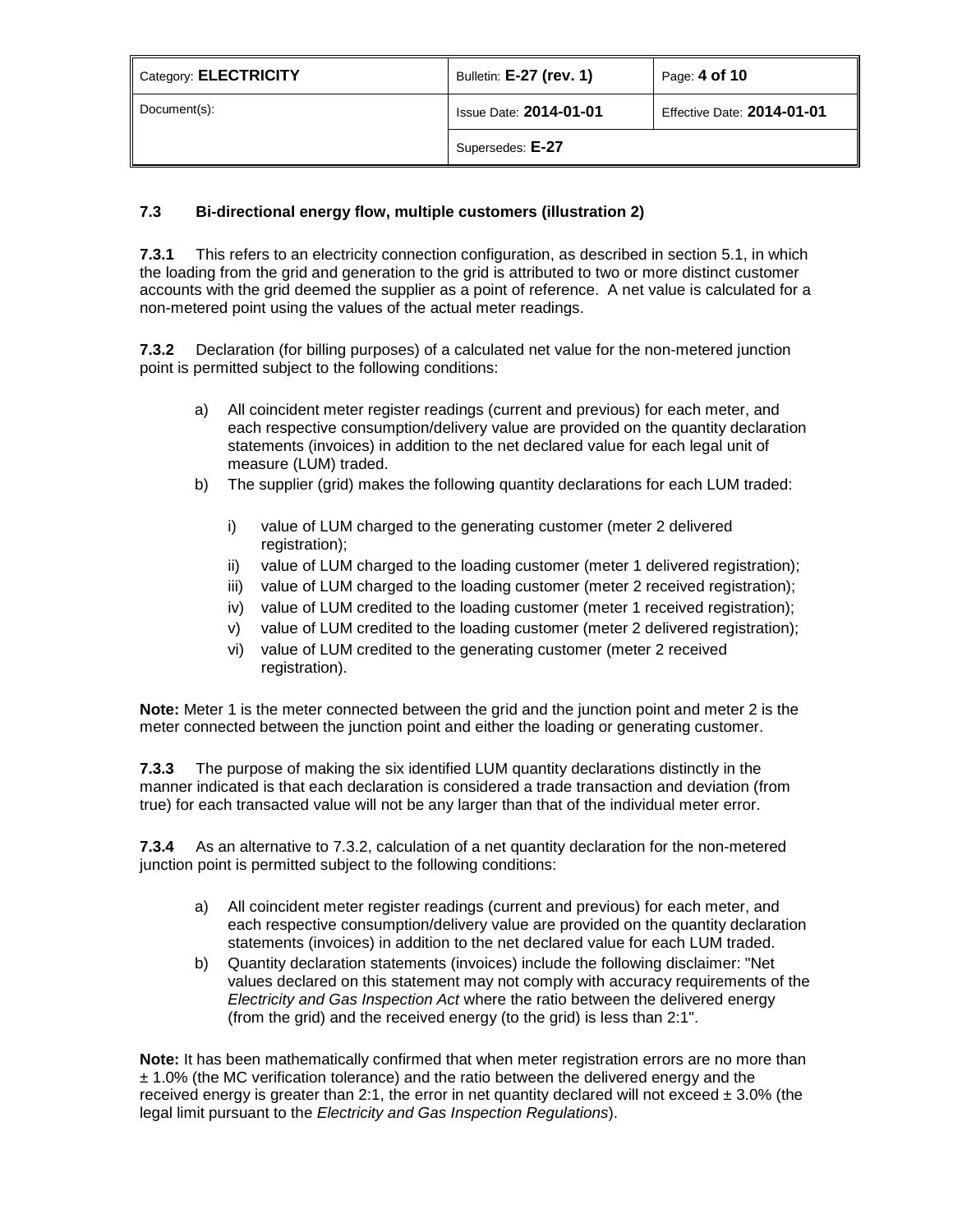| Category: ELECTRICITY | Bulletin: E-27 (rev. 1)       | Page: 5 of 10                     |
|-----------------------|-------------------------------|-----------------------------------|
| Document(s):          | <b>Issue Date: 2014-01-01</b> | <b>Effective Date: 2014-01-01</b> |
|                       | Supersedes: E-27              |                                   |

# **7.4 Bi-directional energy flow, single customer (illustration 3)**

**7.4.1** This refers to an electricity connection configuration, as described in section 5.1, in which the loading from the grid and generation to the grid is attributed to one customer with the grid deemed the supplier as a point of reference. While there is only one actual customer in this case, there may be two customer accounts due to the separation (in load settlement) of customer generation and customer load. In this connection configuration, the only declared values that are necessary to determine the usage/generation of the customer are the values provided by meter 1. However, for the purposes of load settlement, meter 2 may be used in this configuration to establish LUM values that are part of a trade transaction.

**7.4.2** Declaration (for billing purposes) of a calculated net value for the non-metered junction point is permitted subject to the following conditions:

- a) All coincident meter register readings (current and previous) for each meter, and each respective consumption/delivery value are provided on the quantity declaration statements (invoices) in addition to the net declared value for each LUM traded.
- b) The supplier (grid) makes the following quantity declarations for LUM traded:
	- i) value of LUM charged to the customer (meter 2 delivered registration);
	- ii) value of LUM charged to the customer (meter 1 delivered registration);
	- iii) value of LUM charged to the customer (meter 2 received registration);
	- iv) value of LUM credited to the customer (meter 1 received registration);
	- v) value of LUM credited to the customer (meter 2 delivered registration);
	- vi) value of LUM credited to the customer (meter 2 received registration).

**Note:** Meter 1 is the meter connected between the grid and the junction point and meter 2 is the meter connected between the junction point and the generator.

**7.4.3** The purpose of making the six identified LUM quantity declarations distinctly in the manner indicated is that each declaration is considered a trade transaction and any deviation (from true) for each transacted value will not be any larger than that of the individual meter error. In this case, since the customer and the generator are the same party, the six LUM quantity declarations identified in section 7.4.2 (b) may be combined (additively) as follows:

- i) value of LUM charged to the customer (meter 2 delivered registration, plus meter 1 delivered registration, plus meter 2 received registration);
- ii) value of LUM credited to the customer (meter 1 received registration, plus meter 2 delivered registration, plus meter 2 received registration).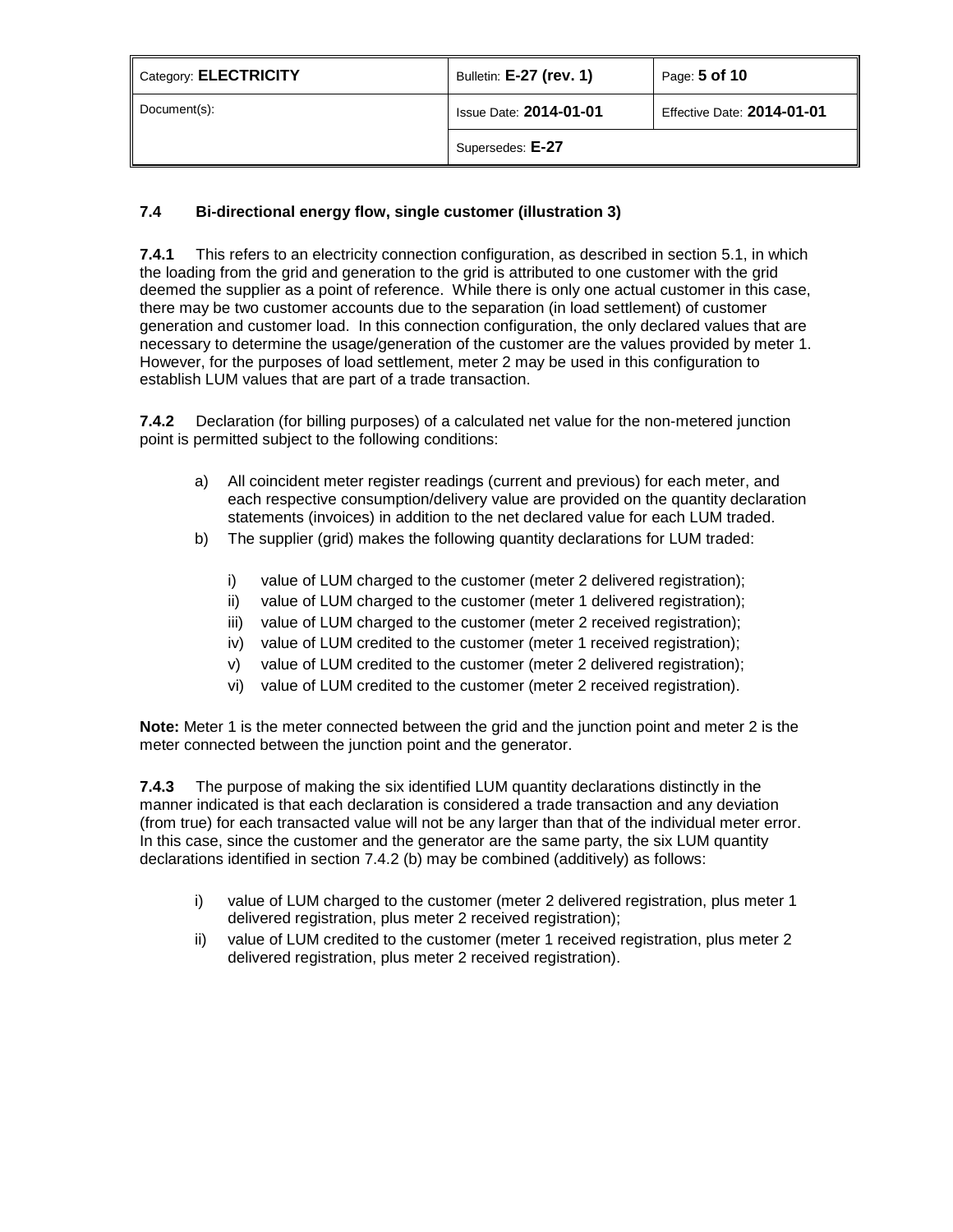| Category: ELECTRICITY | Bulletin: E-27 (rev. 1)       | Page: 6 of 10              |
|-----------------------|-------------------------------|----------------------------|
| Document(s):          | <b>Issue Date: 2014-01-01</b> | Effective Date: 2014-01-01 |
|                       | Supersedes: E-27              |                            |

**7.4.4** As an alternative to 7.4.2, calculation of a net quantity declaration for the non-metered junction point is permitted subject to the following conditions.

- a) All coincident meter register readings (current and previous) for each meter, and each respective consumption/delivery value are provided on the quantity declaration statements (invoices) in addition to the net declared value for each LUM traded.
- b) The quantity declaration statements (invoices) include the following disclaimer: "Individual net values declared on this statement may not comply with accuracy requirements of the *Electricity and Gas Inspection Act* where the ratio between the delivered energy (from the grid) and the received energy (to the grid) is less than 2:1. However, the aggregated value of the individual measured quantities will remain in compliance".

**Note:** 7.4.4 (b) differs from 7.3.4 (b) due to the fact that the two customer accounts are attributed to only one actual customer. This means that some of the six quantity declaration errors will offset each other, resulting in an aggregate error equal to or less than the meter errors.

# **7.5 Transition period**

A transition period of one year is granted to electricity sellers that make net quantity declarations to comply with the provisions of sections 7.3 and 7.4, as applicable. These provisions will be in force as of January 1, 2015.

# **8.0 Parallel measurement (illustration 4)**

Parallel measurement precludes the establishment of a value for a LUM at a non-metered point. No net or deductive totalized values are established and therefore the policy requirements of section 7 are not applicable.

# **9.0 Electro-mechanical meters**

As per clause 7.2.1.5 of the initial version of E-27, the temporary permission to use electromechanical meters in net measurement applications has expired. As of January 1, 2014, any meter used for net measurement shall be of a type approved for providing a net registration or shall be of a type approved to provide registration in both directions.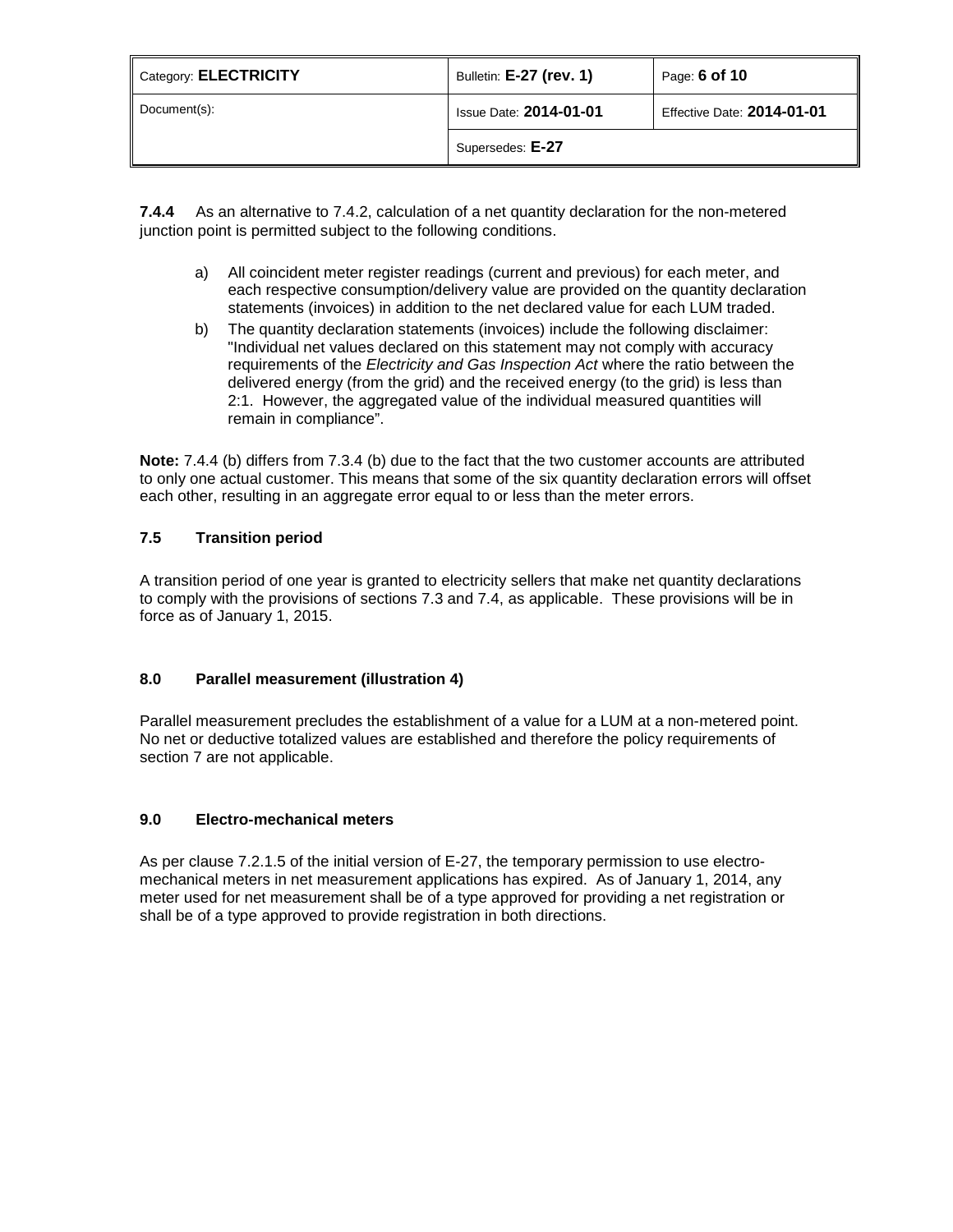| Category: ELECTRICITY | Bulletin: <b>E-27 (rev. 1)</b> | Page: <b>7 of 10</b>       |
|-----------------------|--------------------------------|----------------------------|
| Document(s):          | <b>Issue Date: 2014-01-01</b>  | Effective Date: 2014-01-01 |
|                       | Supersedes: E-27               |                            |

# **10.0 Revision**

The purpose of this revision is to communicate that the temporary permission to use electromechanical meters in net metering applications expired December 31, 2013. This revision also establishes MC's policy regarding the use of deductive calculations in a net measurement context.

| [Link 1] http://www.ic.gc.ca/eic/site/mc-mc.nsf/eng/lm00173.html |
|------------------------------------------------------------------|
| [Link 2] http://www.ic.gc.ca/eic/site/mc-mc.nsf/eng/lm04068.html |
| [Link 3] http://www.ic.gc.ca/eic/site/mc-mc.nsf/eng/lm04345.html |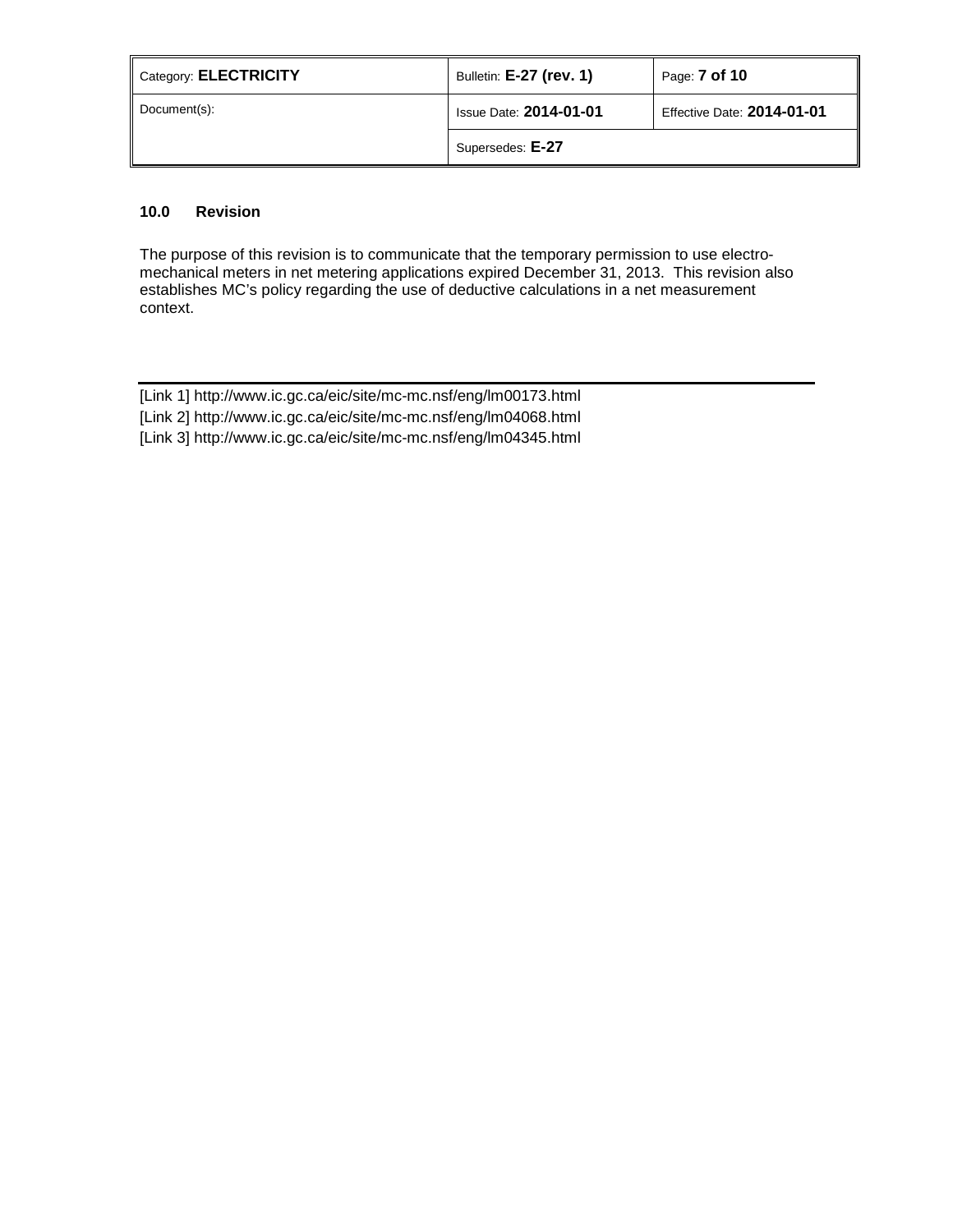| Category: ELECTRICITY | Bulletin: E-27 (rev. 1)       | Page: 8 of 10                     |
|-----------------------|-------------------------------|-----------------------------------|
| Document(s):          | <b>Issue Date: 2014-01-01</b> | <b>Effective Date: 2014-01-01</b> |
|                       | Supersedes: E-27              |                                   |

# **Appendix 1 - Illustrations of net calculation configurations**

# **Illustration 1 – Deductive, single direction energy flow, multiple customers**



# **Illustration 2 - In-series, bi-directional energy flow, multiple customers**

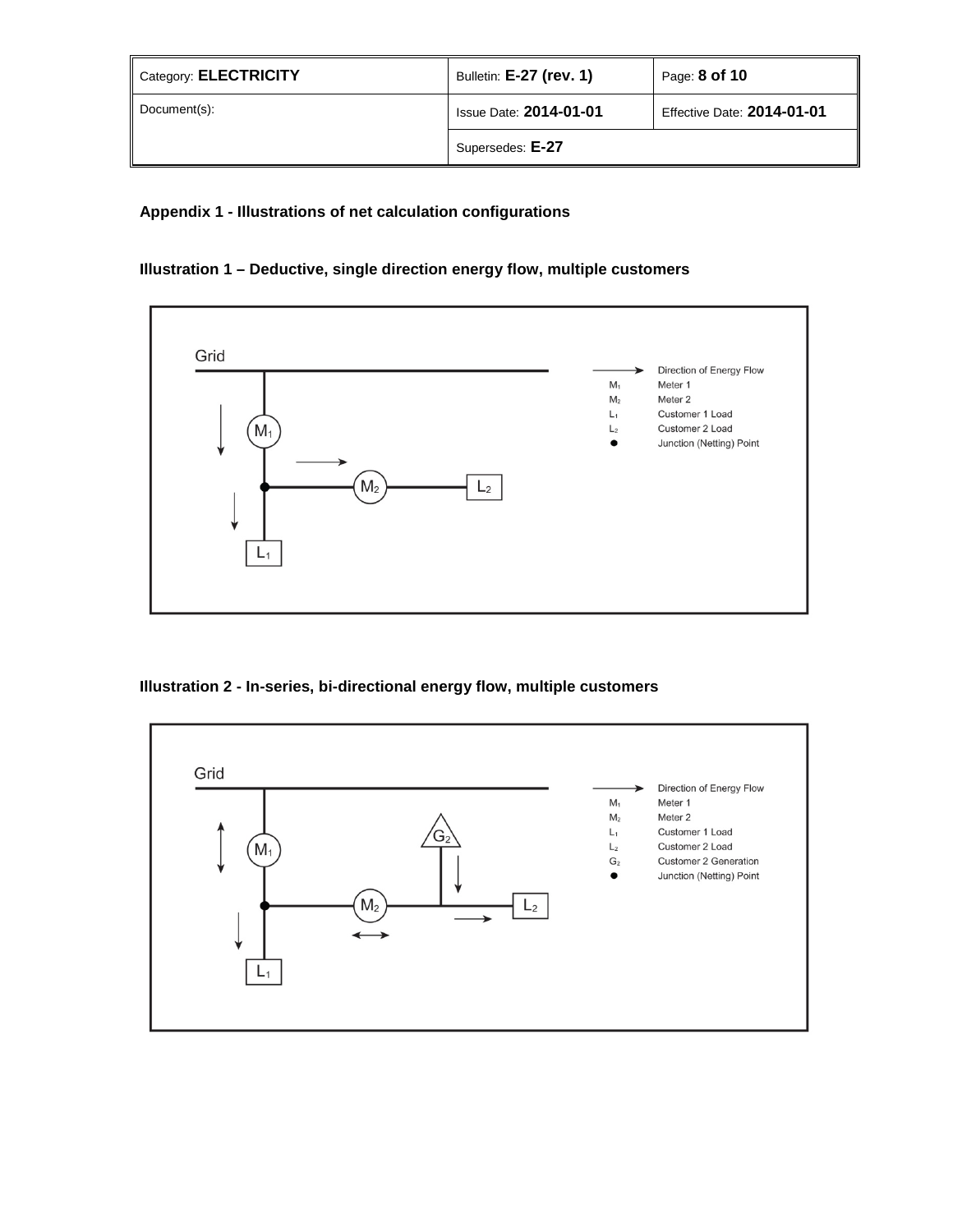| $\parallel$ Category: <b>ELECTRICITY</b> | Bulletin: E-27 (rev. 1)       | Page: 9 of 10                     |
|------------------------------------------|-------------------------------|-----------------------------------|
| Document(s):                             | <b>Issue Date: 2014-01-01</b> | <b>Effective Date: 2014-01-01</b> |
|                                          | Supersedes: E-27              |                                   |

# **Illustration 3 - In-series, bi-directional energy flow, single customer**



# **Illustration 4 - Parallel metering, bi-directional energy flow, multiple customers**